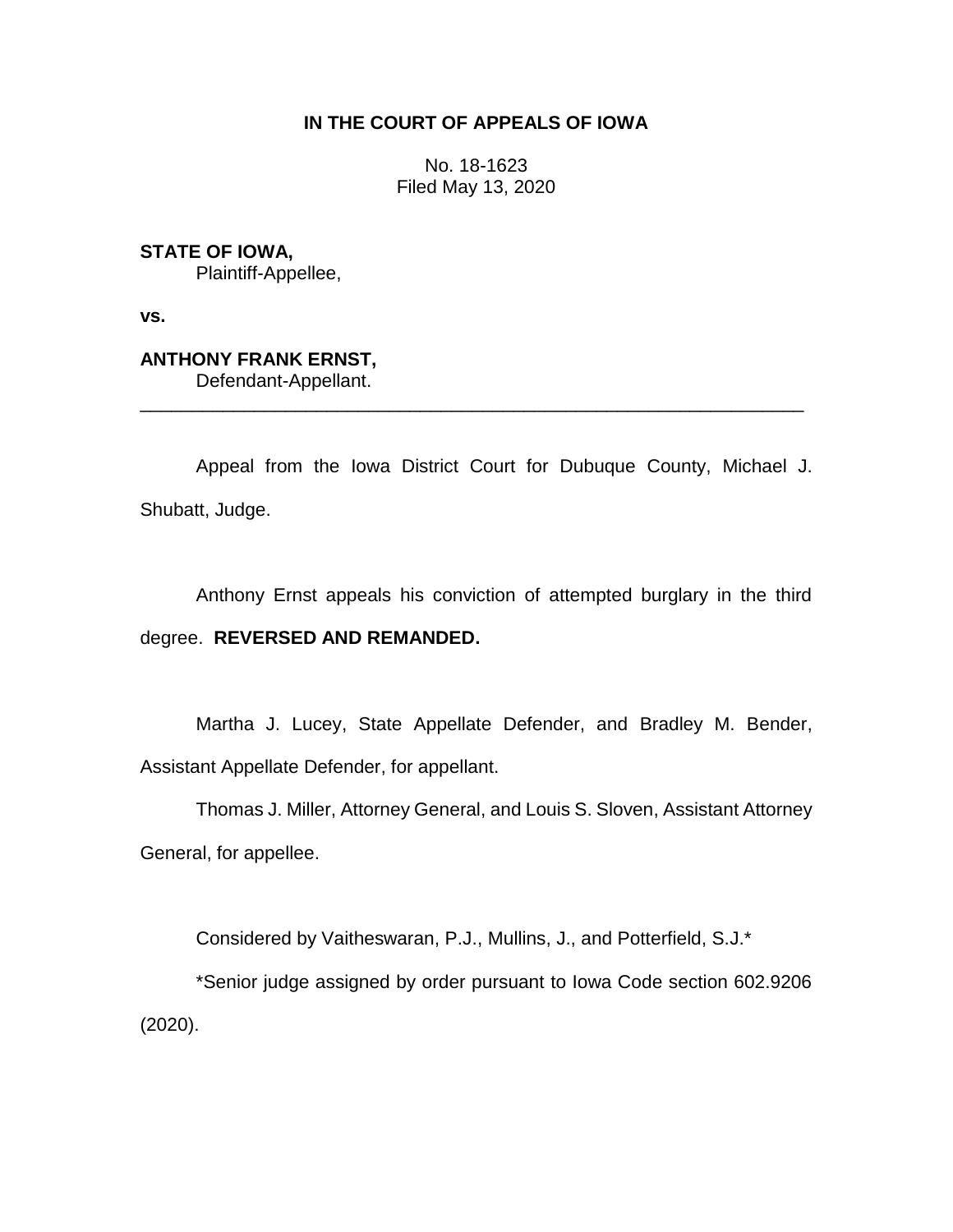# **MULLINS, Judge.**

 $\overline{a}$ 

Anthony Ernst appeals his conviction of attempted burglary in the third degree in violation of Iowa Code section  $713.6B$  (2017).<sup>1</sup> He argues the State failed to produce sufficient evidence to support the verdict and that it is against the weight of the evidence. He also argues his trial counsel was ineffective in failing to object to the admission of cell phone records.

## **I. Background Facts and Proceedings**

On August 21, 2017, a break-in occurred in a garage of a home in a rural area of Dubuque County that was owned by a probation and parole officer. The homeowners testified the doors and windows in the garage were locked in the morning. When a homeowner arrived around 4:30 p.m., he saw the door leading from the garage to the yard was slightly open and appeared it had been forced open with a pry bar. The doorknob was still in the locked position. Both homeowners said weather stripping around the doorknob and bottom of the door was damaged. Nothing was taken from the garage or appeared to be out of place.

The home is located on a dead-end gravel lane off another road accessed by Highway 20. The lane is about 400 yards long with a business property at the north end, a farm at the south end, and the subject home about half way between.

Investigator Bill Grant of the Dubuque County Sheriff's Department observed the damage to the door but was unable to find any fingerprints or footprints. The business at the end of the lane released surveillance footage to Grant revealing only one vehicle that could not be accounted for, a 2006 to 2011

 $<sup>1</sup>$  At the request of the State, we granted a rehearing. This opinion replaces the opinion</sup> filed April 15, 2020.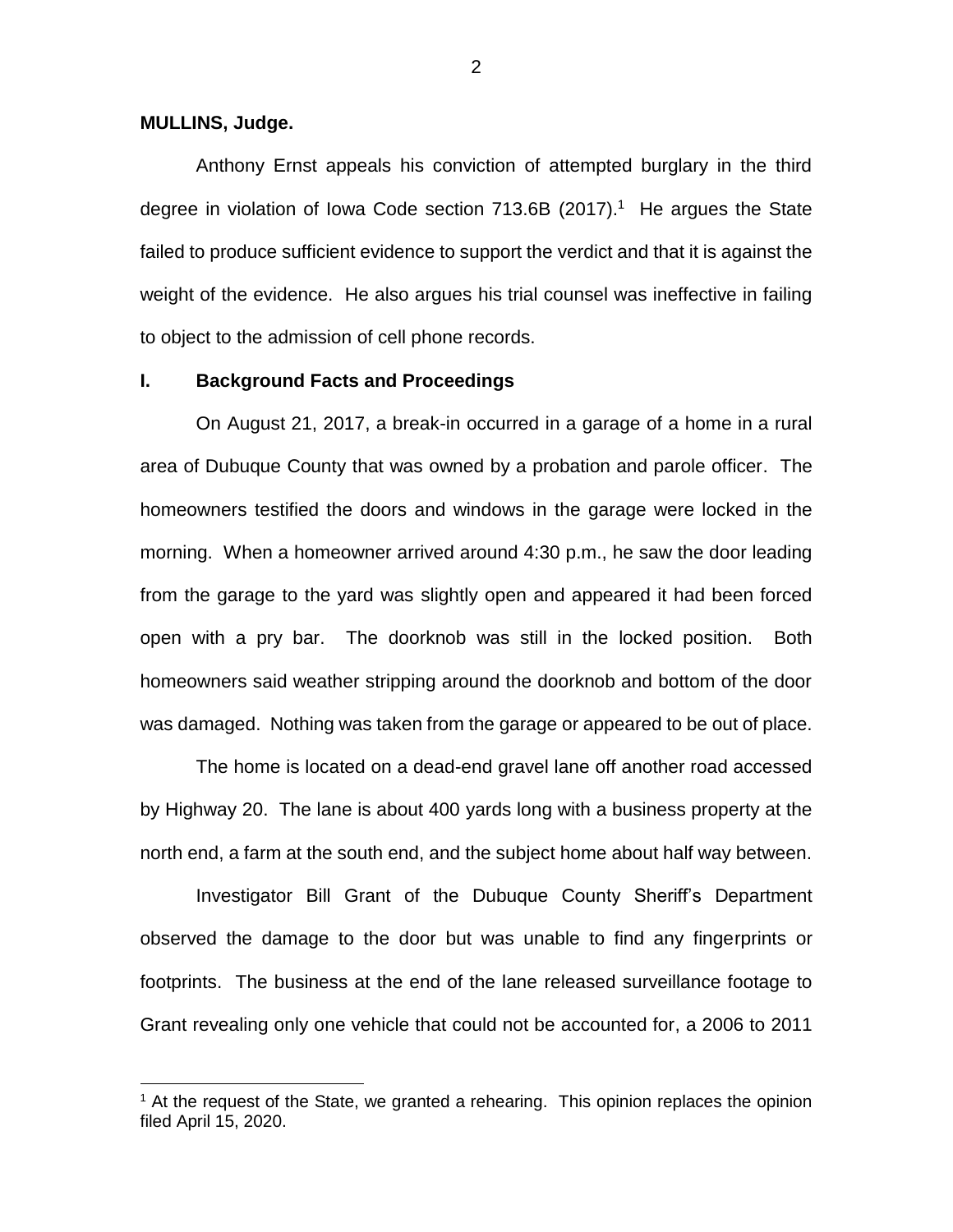white Crown Victoria that was driven toward the home at 10:31 a.m. and away from the home at 10:43 a.m. The car had only one occupant. A search revealed a white Crown Victoria was registered to Ernst, a parolee supervised by one of the homeowners. Still photos from both surveillance and city traffic footage were provided to the homeowner, who identified the car as Ernst's based on specific rust and paint-damage patterns.

Ernst denied any involvement in the burglary. He said he visited both a sister and his mother, who live in other rural areas of the county the morning of the incident and then attended an unrelated court proceeding in the afternoon. City traffic cameras showed Ernst left the city of Dubuque at 8:55 a.m. and returned at 12:20 p.m. Ernst's sister initially said he was not at her home on August 21 but testified at trial he visited her that morning. Ernst's mother testified he arrived at her home around 11:15 a.m. and remained there until 12:00 p.m., when they both went to Dubuque. Testimony showed Ernst and his sister discussed knowing where the parole officer lived or at least assuming the home belonged to the parole officer.

Grant testified to cell phone records showing Ernst called his mother at 11:45 and 11:48 a.m., when Ernst's mother testified he was at her home. Grant also testified on historical cell site data, stating the towers used for the calls were those near the location of the alleged crime, not near Ernst's mother's home.

The State's trial information charged Ernst with burglary in the third degree with the intent to commit a theft, assault, or felony. The district court only submitted the theft alternative to the jury. The jury convicted Ernst of attempted burglary in

3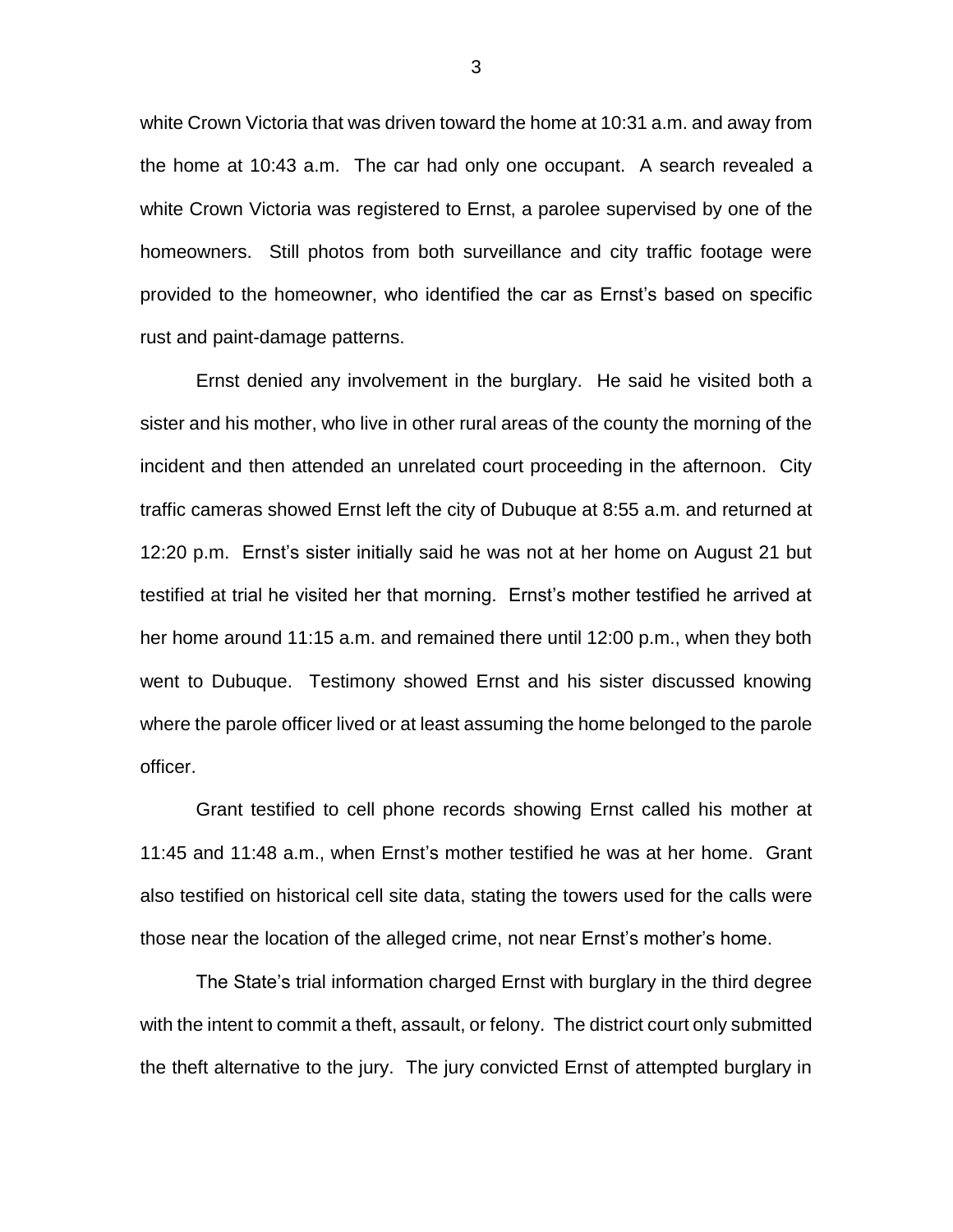the third degree, a lesser-included offense. Ernst filed a motion for new trial and a motion in arrest of judgment; both were unsuccessful. Ernst appeals.

# **II. Standard of Review**

On the sufficiency-of-the-evidence claim, our review is for correction of errors at law. *State v. Huser*, 894 N.W.2d 472, 490 (Iowa 2017) (citing *State v. Sanford*, 814 N.W.2d 611, 615 (Iowa 2012)). Evidence is viewed "in the light most favorable to the State." *Id.* (quoting *Sanford*, 841 N.W.2d at 615).

#### **III. Analysis**

Ernst argues insufficient evidence was presented by the State to support a conviction of attempted burglary in the third degree. A verdict will be upheld "if substantial record evidence supports it." *Sanford*, 814 N.W.2d at 615 (quoting *State v. Nitcher*, 720 N.W.2d 547, 556 (Iowa 2016)). Evidence is substantial if "it can convince a rational jury that the defendant is guilty beyond a reasonable doubt." *Id.*

The State bears the burden of proving every element of a charged offense. *State v. Armstrong*, 787 N.W.2d 472, 475 (Iowa Ct. App. 2010). Ernst does not challenge the jury instructions employed at trial for the charged crime. As such, the instructions serve as the law of the case for purposes of reviewing the sufficiency of the evidence. *See State v. Banes*, 910 N.W.2d 634, 639 (Iowa Ct. App. 2018). The jury was instructed on attempted burglary as follows.

The State must prove all of the following elements of Attempted Burglary:

1. On or about the 21st day of August, 2017, the defendant attempted to enter a garage . . . in Cascade, Iowa.

2. The garage was an occupied structure as defined in Instruction No. 18.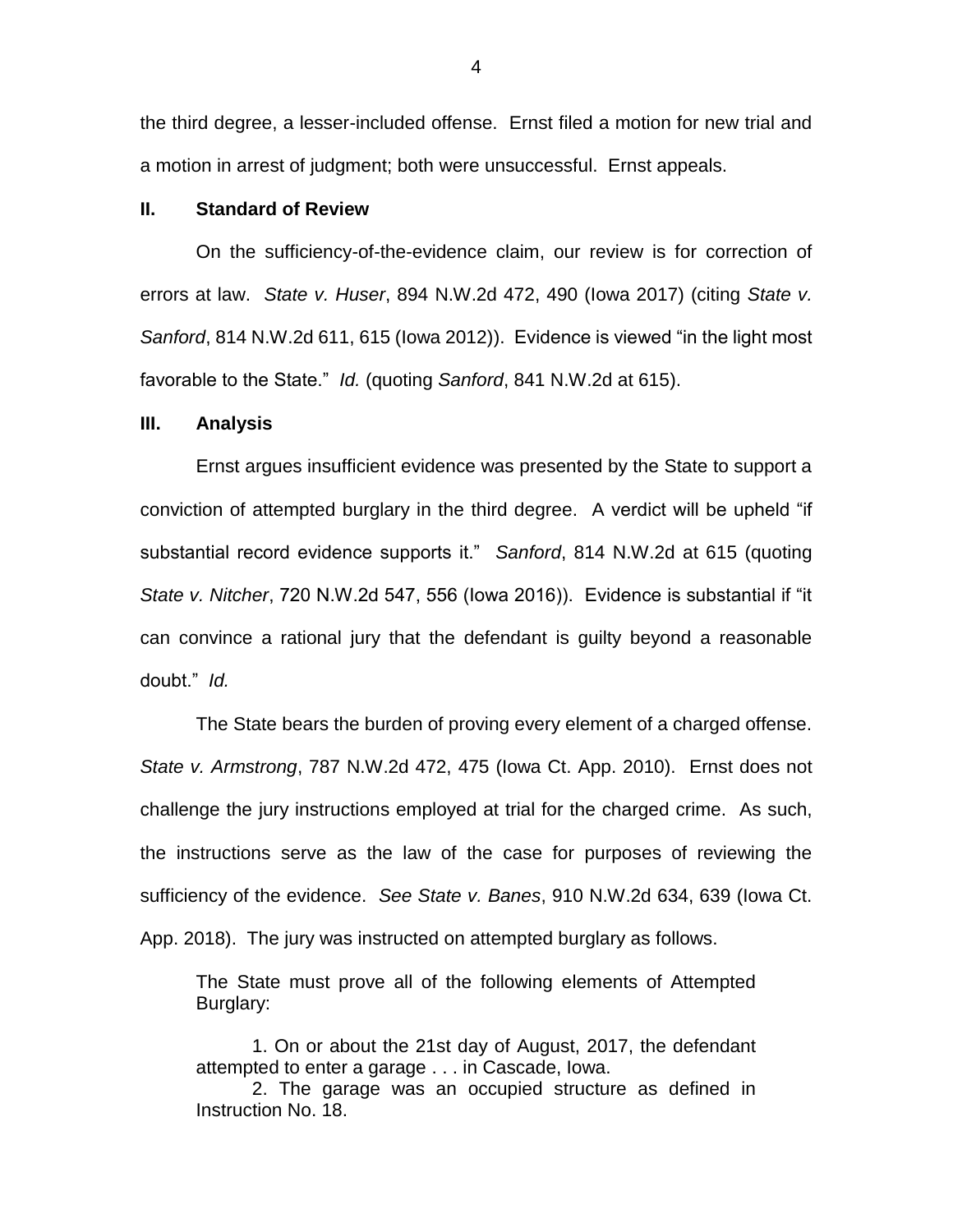3. The defendant did not have permission or authority to enter the garage.

4. The defendant did so with the specific intent to commit theft. If the State has proved all of these elements, the defendant is guilty of Attempted Burglary in the Third Degree. If the State has failed to prove any one of the elements, the defendant is not guilty.

Ernst argues the State failed to prove the elements of the offense of attempted burglary. The State concedes he preserved error to challenge identity, attempted entry, and specific intent.

The jury heard evidence on Ernst's car. Testimony showed that the paint primer used on Crown Victoria vehicles between 2006 and 2011 was faulty and those vehicles have sustained paint and rust damage. That damage is not uniform, meaning each car has an individual, specific pattern of damage. The securitycamera footage showed that a white Crown Victoria with paint and rust damage matching Ernst's car was in the immediate vicinity of the home on the morning of the break-in. The car had only one occupant, the driver. All other cars on the road were identified as having business associated with the farm. The footage showed the car drove toward the home on the short, dead-end road, and drove away about thirteen minutes later. The only structures past the security cameras are the home and a farm. There is no business or public property past the business with the security cameras. The jury heard testimony that the side garage door on the home was locked the morning of the break-in and from both the homeowners and investigating officer that it had been forced open. Thirteen minutes is sufficient time to arrive at the home, park, force entry into a door, and retreat away from the home, returning by the same surveillance camera.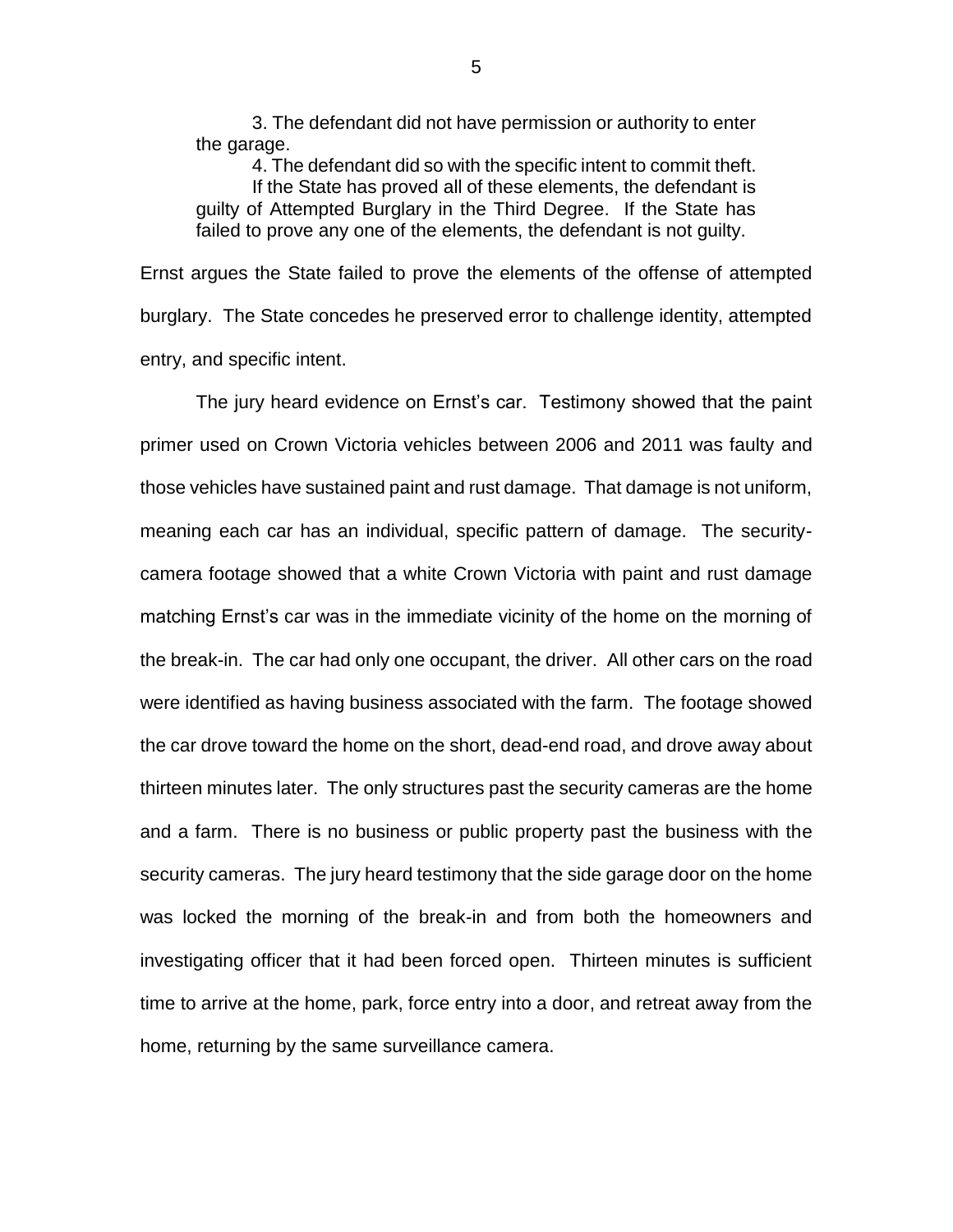The State presented evidence from traffic cameras and a call log from Ernst's cell phone. Ernst's mother testified he arrived at her home between 11:00 and 11:30 a.m. and stayed until the pair left for Dubuque at noon. She said that Ernst called her while en route to her home. But phone records show Ernst's mother called his cell phone twice, at 11:45 and 11:48 a.m. Testimony showed the first call was unanswered but the second lasted for 113 seconds. On cross examination, Ernst's mother provided no explanation for the phone calls at 11:45 and 11:48 a.m. and admitted she did not think Ernst would call her if he was at her home. Ernst's mother also testified the pair ran errands together in Dubuque before he dropped her off to see a grandchild. But traffic cameras in Dubuque showed Ernst was in town alone.

The jury heard testimony regarding Ernst's knowledge his parole officer owned the home. Ernst's sister testified that she and Ernst were on a website that showed property-owner information and discovered the home. She stated that she and Ernst had a discussion in which they realized, or at least suspected, that the home belonged to Ernst's parole officer. Ernst's sister was familiar with the parole officer because her fiancé had the same parole officer. When questioned about the break-in, Ernst's sister told police that Ernst knew the home belonged to his parole officer. She also told police Ernst was not with her the morning of the breakin, but she later testified he was with her.

There was evidence that it was possible Ernst and the other homeowner had encountered each other on construction sites while working for their respective employers. From that, the State theorized Ernst may have knowledge of that homeowner's work schedule. In addition, the State argued that because of Ernst's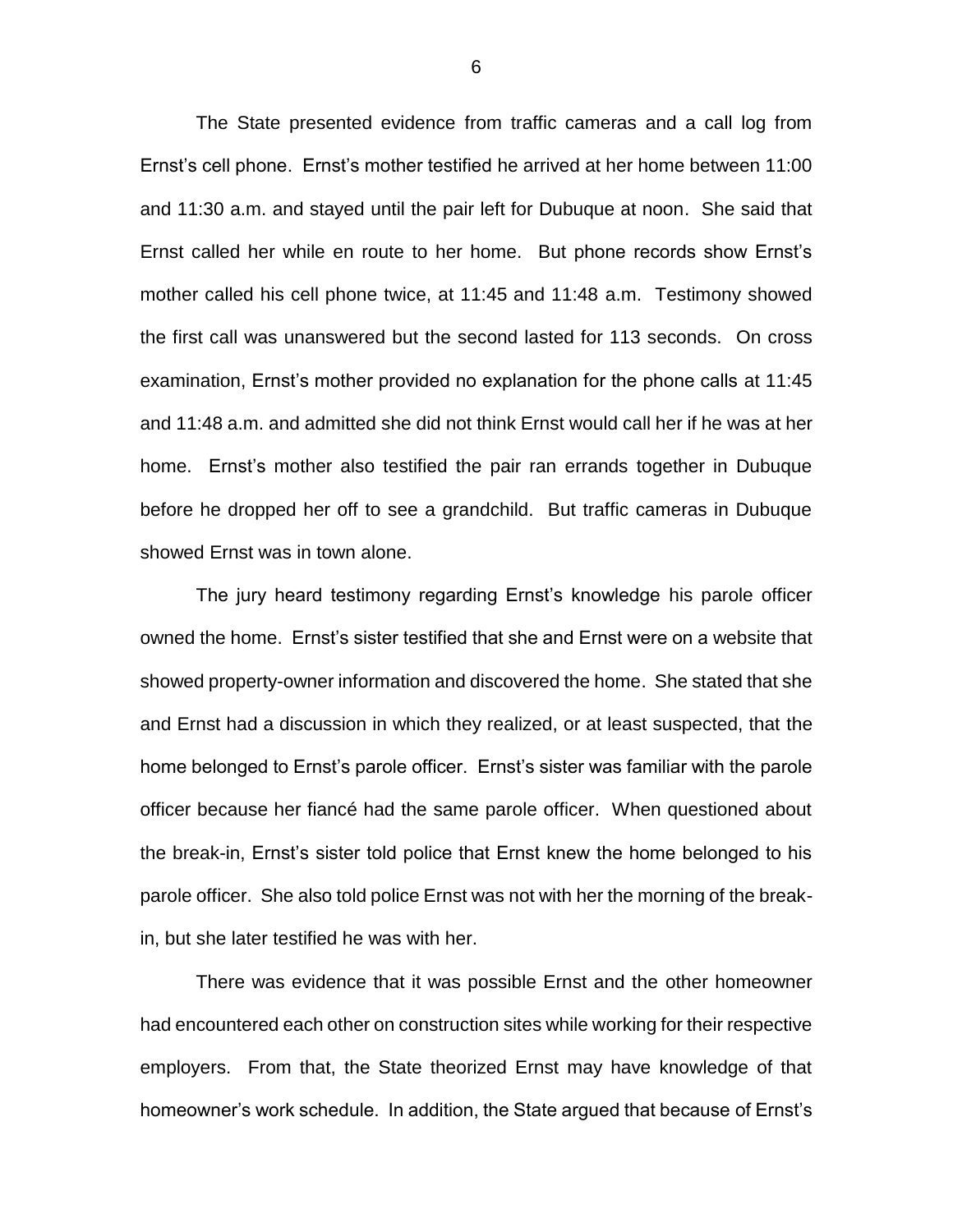own appointments with his parole officer, he could have believed the home would

be unoccupied during the 10:00 a.m. hour. And, in arguing against the motion for

judgment of acquittal, the prosecutor explained:

His intent to do something bad in that garage is something where the circumstantial evidence is overwhelming. . . . So a garage in an isolated house when he has the morning off might be a good place to commit a theft of someone's garage. . . . [G]arages are places that burglars typically identify as somewhere to steal something small.

In its ruling on Ernst's motion for judgment of acquittal, the district court

explained:

I think viewing the evidence in a light most favorable to the State, there is circumstantial evidence of entry. That would be the pry marks and, you know, the evidence that the State asserts places Defendant at the scene. The attorneys certainly can argue to the jury whether that evidence is reliable or not reliable.

I'd like to hear a little bit further from [the State], because the bigger question in my mind is the threshold as to the specific intent element of the crime. And having heard the evidence, while I think that there's enough evidence to go to the jury that—for them to determine whether or not Mr. Ernst made unauthorized entry into that residence, *I'm still trying to sort through the evidence what would suggest that he did so with the specific intent to commit a theft or an assault* . . . .

(Emphasis added.) After further arguments by counsel, the court added:

Having heard the arguments of counsel, I think the State's case is challenged as to the specific intent element. However, I'm viewing it in a light most favorable to the State. And based on, you know, [the State's] argument to this point, *I'm willing to accept that there is at*  least a circumstantial element of a specific intent to commit a theft *because that would be a natural reason for someone to gain entry unauthorized entry into a residence or a garage. Regardless of whether anything was taken or not, that would be a motive to gain entry.*

I do not find any evidence at all in the record that would suggest or support an allegation that there was a specific intent to commit an assault toward [the parole officer]. A person can speculate as to that, but there's been no evidence that I can recall, unless somebody can point it out to me, of any particular animus of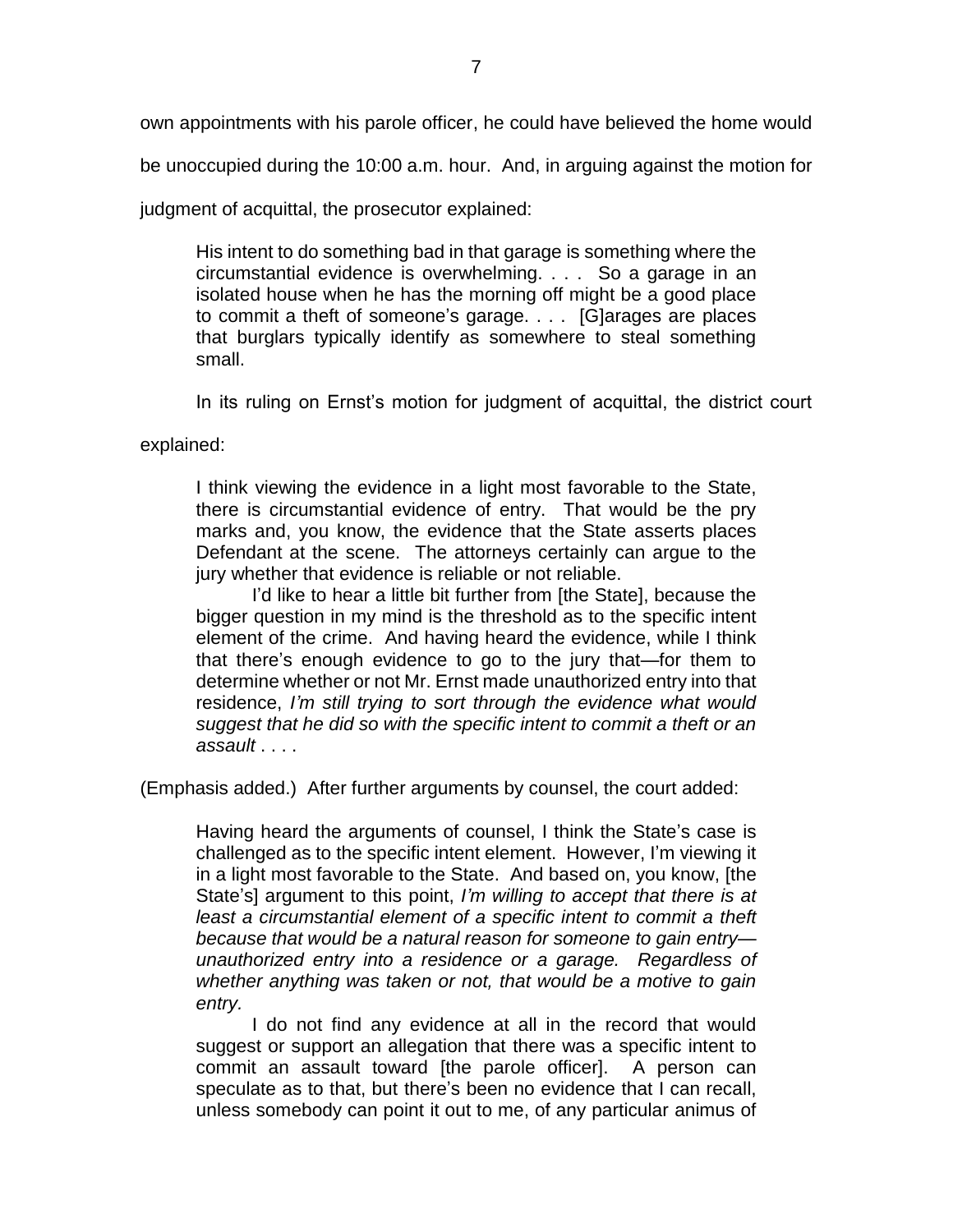the Defendant towards [the parole officer], any motive to assault [the parole officer] other than the fact that he was subject to [the parole officer's] supervision along with 55 other people or thereabouts. I just don't think there's been any evidence of a specific intent to assault.

*So I am going to grant the motion as to any instruction or argument that there was a specific intent to assault. But based on the other rulings, the circumstantial evidence of entry and the circumstantial evidence of a specific intent, I'll let the parties make their argument to the jury.* So the motion is granted on that small point but otherwise denied.

# (Emphasis added.)

"Mere presence at the scene of a crime is not enough to prove defendant committed the offense." *State v. Kittelson*, 164 N.W.2d 157, 162 (Iowa 1969). Evidence, circumstantial or direct, "must generate something more than suspicion, or speculation, or conjecture." *Id*. "Inferences drawn from the evidence must raise a fair inference of guilt on each essential element, including the element of intent. Inferences that do no more than create speculation, suspicion, or conjecture do not create a fair inference of guilt." *State v. Truesdell*, 679 N.W.2d 611, 618 (Iowa 2004) (altered for readability). "For purposes of proving guilt beyond a reasonable doubt, direct and circumstantial evidence are equally probative." *State v O'Connell*, 275 N.W.2d 197, 205 (Iowa 1979). "[T]he element of intent in burglary is seldom susceptible to proof by direct evidence. Proof of intent will usually be a matter of circumstantial evidence and inferences drawn therefrom." *State v. Olson*, 373 N.W.2d 135, 136 (Iowa 1985). "The requirement of proof beyond a reasonable doubt is satisfied if it is more likely than not that the inference of intent is true." *State v. Finnel*, 515 N.W.2d 41, 42 (Iowa 1994).

First, the State argues the circumstances support a jury determination that Ernst was the person who pried the door open. Worded differently, the State's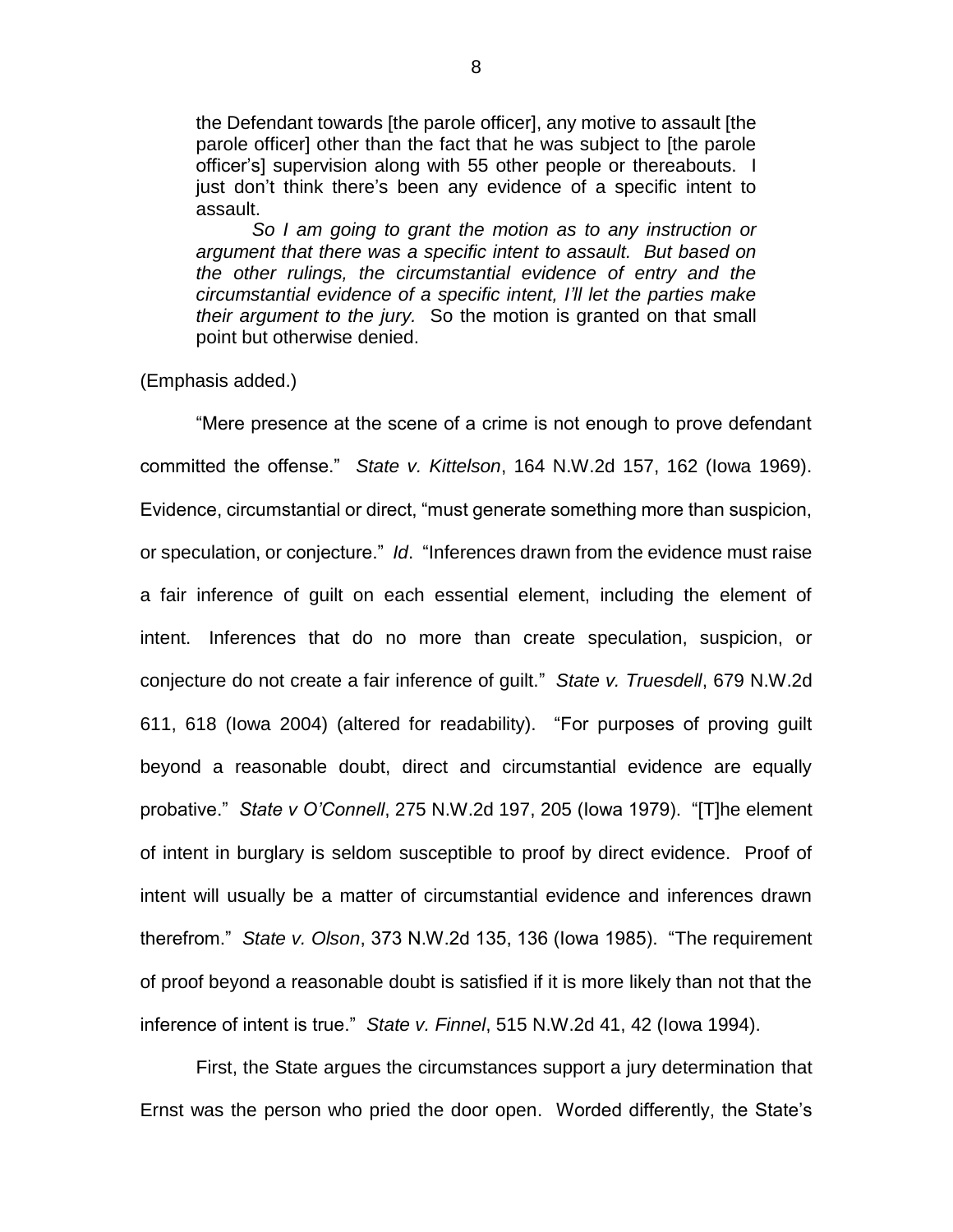argument is that the circumstances allowed the jury to infer Ernst pried the door open. Even assuming that to be so, we share the district court's concerns about specific intent. It found there was not enough evidence to submit to the jury on intent to commit an assault but found there was enough evidence to submit to the jury on intent to commit theft.

This is not a case where there is direct evidence of forced entry and who committed it followed by circumstantial evidence pointing to an intent to commit a crime after entering. *See, e.g.*, *State v. Lambert*, 612 N.W.2d 810, 813–14 (Iowa 2000) (circumstantial evidence to prove intent included defendant's testimony he entered at night, wielding a weapon, wearing gloves, and a history of marital discord); *Finnel*, 515 N.W.2d at 42–43 (circumstantial evidence to prove intent included a history of offensive and threatening interaction, defendant's knowledge any and all interaction was unwelcome, and victim's testimony of defendant's "violent, nonconsensual" entry into the home); *Olson*, 373 N.W.2d at 136–37 (circumstantial evidence to prove intent included apartment resident's eyewitness account of defendant's "violent entry, . . . possession of a dangerous weapon," and threatening statements); *State v. Erving*, 346 N.W.2d 833, 835–36 (Iowa 1984) (circumstantial evidence to prove intent to commit theft included an eyewitness observing defendant in store removing a glass panel, a palm print on the glass panel showing how glass was removed, and the enclosed area contained pharmaceuticals).

This case starts with direct evidence Ernst was in the area, and it is a combination of a number of circumstances that the State argues warrant a conclusion that circumstantial evidence allowed the jury to infer Ernst pried the